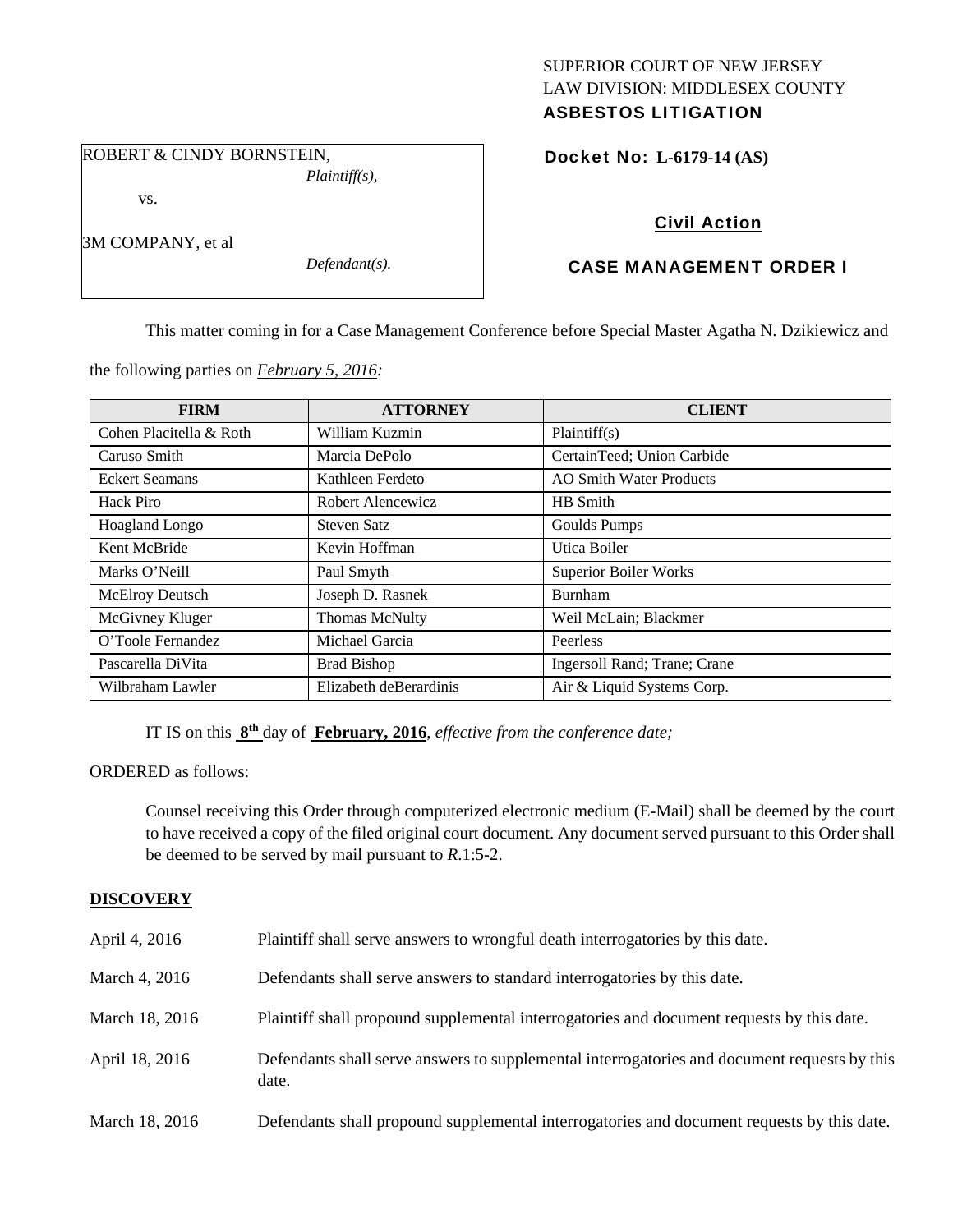| April 18, 2016 | Plaintiff shall serve answers to supplemental interrogatories and document requests by this<br>date.                                                                                                        |
|----------------|-------------------------------------------------------------------------------------------------------------------------------------------------------------------------------------------------------------|
| June 30, 2016  | Fact discovery, including depositions, shall be completed by this date. Plaintiff's counsel shall<br>contact the Special Master within one week of this deadline if all fact discovery is not<br>completed. |
| July 29, 2016  | Depositions of corporate representatives shall be completed by this date.                                                                                                                                   |

### **EARLY SETTLEMENT**

October 7, 2016 Settlement demands shall be served on all counsel and the Special Master by this date.

### **SUMMARY JUDGMENT MOTION PRACTICE**

- August 19, 2016 Plaintiff's counsel shall advise, in writing, of intent not to oppose motions by this date.
- September 2, 2016 Summary judgment motions shall be filed no later than this date.
- September 30, 2016 Last return date for summary judgment motions.

#### **MEDICAL DEFENSE**

- April 4, 2016 Plaintiff shall serve executed medical authorizations by this date.
- April 15, 2016 Plaintiff shall serve medical expert reports by this date.
- November 4, 2016 Defendants shall identify its medical experts and serve medical reports, if any, by this date. **In addition, defendants shall notify plaintiff's counsel (as well as all counsel of record) of a joinder in an expert medical defense by this date.**

#### **LIABILITY EXPERT REPORTS**

- August 26, 2016 Plaintiff shall identify its liability experts and serve liability expert reports or a certified expert statement by this date or waive any opportunity to rely on liability expert testimony.
- November 4, 2016 Defendants shall identify its liability experts and serve liability expert reports, if any, by this date or waive any opportunity to rely on liability expert testimony.

### **ECONOMIST EXPERT REPORTS**

- August 26, 2016 Plaintiff shall identify its expert economists and serve expert economist report(s), if any, by this date or waive any opportunity to rely on economic expert testimony.
- November 4, 2016 Defendants shall identify its expert economists and serve expert economist report(s), if any, by this date or waive any opportunity to rely on economic expert testimony.

#### **EXPERT DEPOSITIONS**

November 30, 2016 Expert depositions shall be completed by this date. To the extent that plaintiff and defendant generic experts have been deposed before, the parties seeking that deposition in this case must file an application before the Special Master and demonstrate the necessity for that deposition.

\_\_\_\_\_\_\_\_\_\_\_\_\_\_\_\_\_\_\_\_\_\_\_\_\_\_\_\_\_\_\_\_\_\_\_\_\_\_\_\_\_\_\_\_\_\_\_\_\_\_\_\_\_\_\_\_\_\_\_\_\_\_\_\_\_\_\_\_\_\_\_\_\_\_\_\_\_\_\_\_\_\_\_\_\_\_\_\_\_\_\_\_\_\_\_\_\_\_\_\_\_\_\_\_\_\_\_\_\_\_